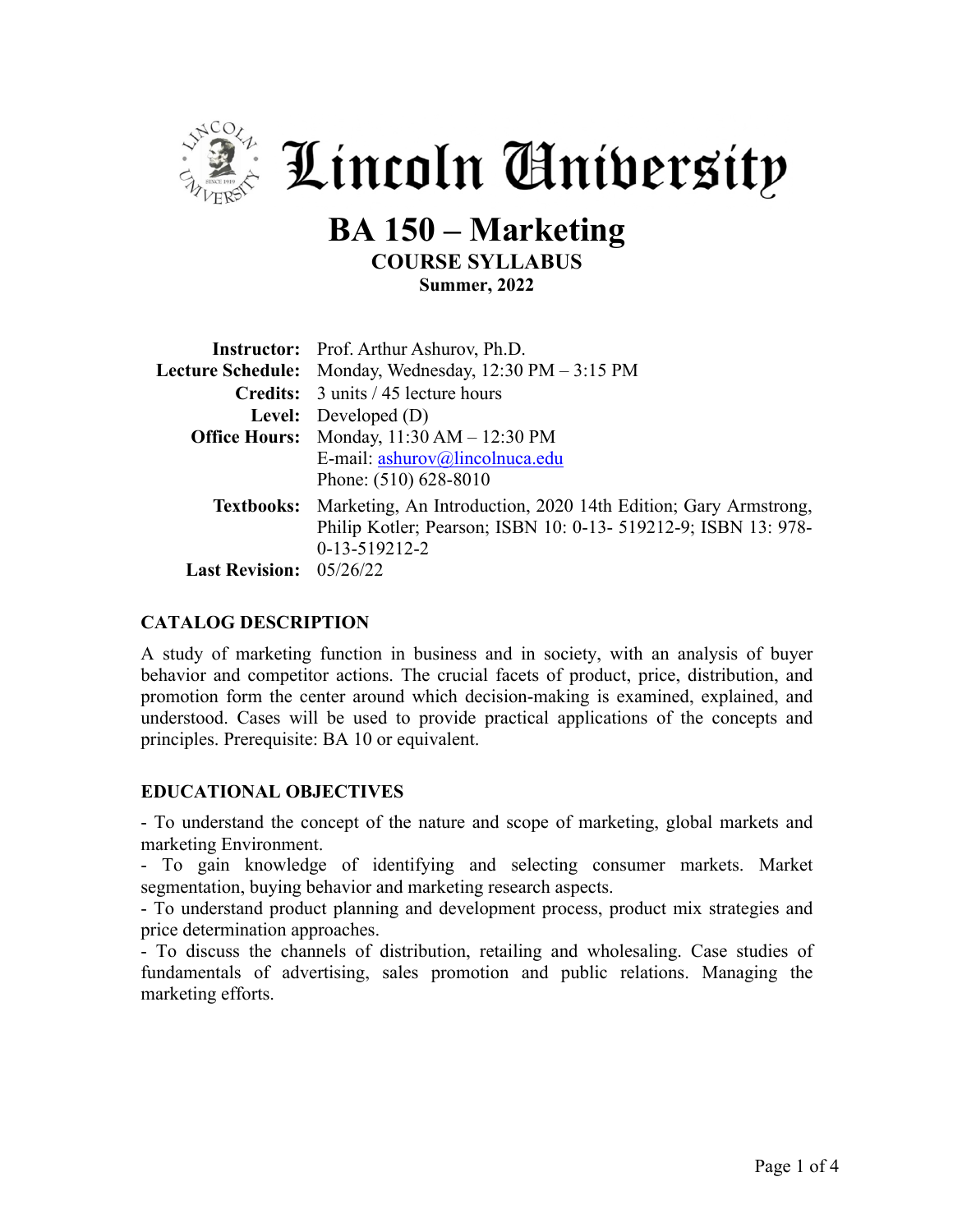|   | <b>Course LO</b>                                                                                                                                                                     | Program<br>LO    | <b>Institutional</b><br>LO                                    | <b>Assessment</b><br><b>Activities</b>                                                                       |
|---|--------------------------------------------------------------------------------------------------------------------------------------------------------------------------------------|------------------|---------------------------------------------------------------|--------------------------------------------------------------------------------------------------------------|
| 1 | Demonstrate an ability to<br>understand and apply the<br>concepts and applications of<br>Marketing Management.                                                                       | PLO 1            | ILO 1a, ILO<br>2a                                             | Homework,<br>participation in the<br>in-class discussions;<br>case studies; quizzes;<br>midterm/final exams. |
| 2 | Demonstrate essential skills of<br>managing and improving<br>marketing decisions in business                                                                                         | PLO <sub>2</sub> | ILO 1a, ILO<br>$2a$ , ILO $4a$                                | Participation in the<br>in-class discussions;<br>case studies; quizzes.                                      |
| 3 | At the end of the course students<br>will be able to demonstrate<br>working knowledge of a variety<br>of methods and tools used in<br>managing and improving<br>marketing decisions. | PLO <sub>4</sub> | $\mathop{\text{ILO}}$ 4a, $\mathop{\text{ILO}}$<br>5a, ILO 6a | Course project<br>presentation, course<br>project report;<br>case studies; quizzes.                          |

## **COURSE LEARNING OUTCOMES**<sup>1</sup>

## **INSTRUCTIONAL METHODS**

#### *This is a direct classroom instruction course.*

The course will be conducted in the form of interactive discussions on the present small business entrepreneurial thinking and management practice. Case studies will be provided.

Assignments and projects require students to actively use resources of the library. Detailed guide to business *resources of the library* as well as the description of Lincoln University approach to *information literacy* are available at the Center for Teaching and Learning website (ctl.lincolnuca.edu).

#### **ATTENDANCE**

Students are expected to attend each class section. If you cannot attend a class due to a valid reason, please notify the instructor prior to the class.

#### **DROPPING THE CLASS**

If you decide not to continue in the class, please call or go to Admissions and Records and drop yourself. You do not need to involve the instructor. **Do not assume that the instructor will drop you for not attending the class.**

<sup>1</sup> Detailed description of learning outcomes and information about the assessment procedure are available at the Center for Teaching and Learning website (ctl.lincolnuca.edu).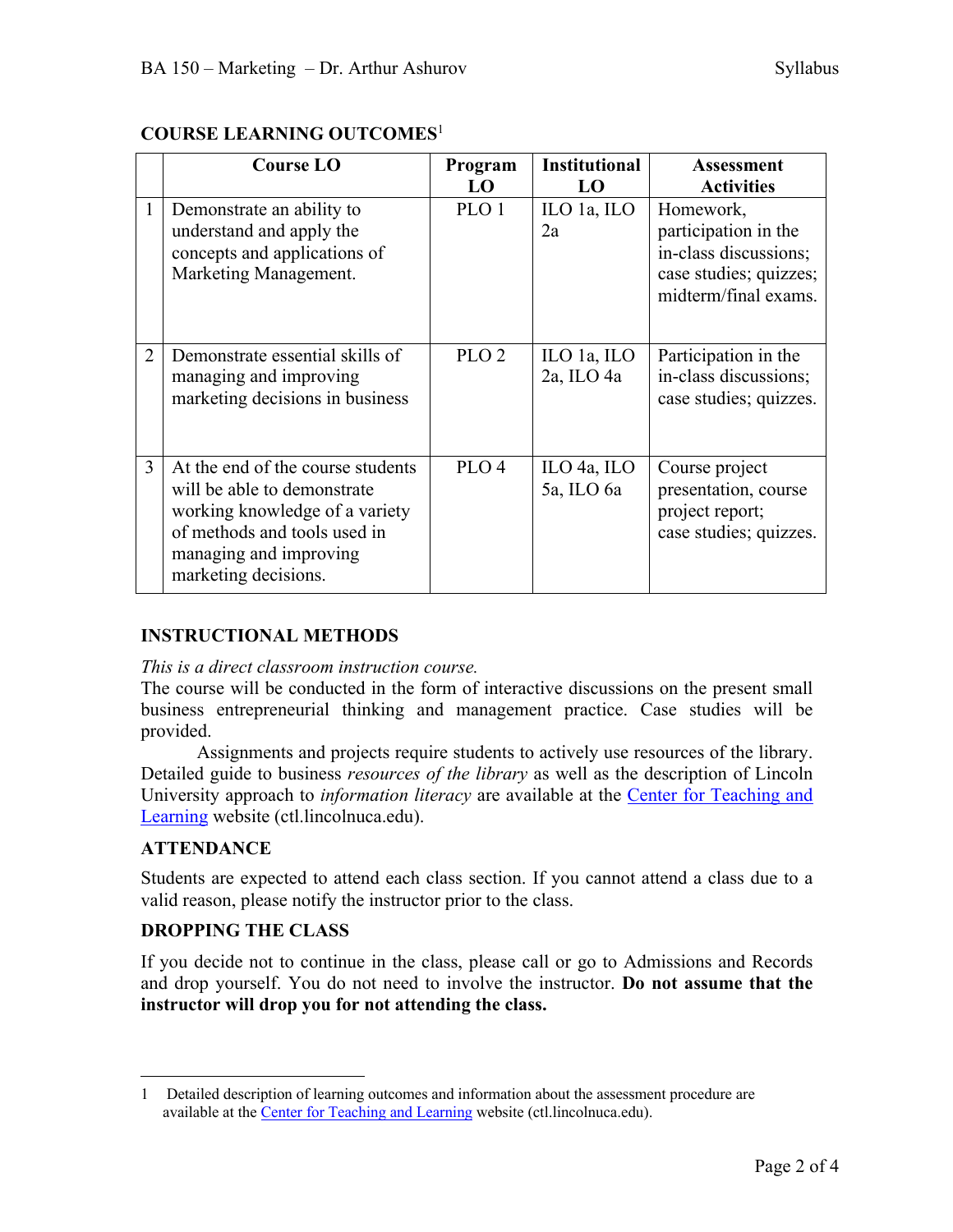Grades will be earned as follows:

| Grade Structure                       | Points    |
|---------------------------------------|-----------|
| Team Presentation $+$ Team Evaluation | $70 + 30$ |
| Attendance                            | 30        |
| Participation in the Class            |           |
| Midterm Exam                          | 100       |
| Final Exam                            | 100       |
| <b>Total Points</b>                   |           |

Grades will be earned as follows:

| Points Earned             | Letter Grade    |  |
|---------------------------|-----------------|--|
| 360-400; 340-359          | $A; A-$         |  |
| 320-339; 300-319; 280-299 | $B^{+}$ ; B; B- |  |
| 260-279; 240-259; 220-239 | $C^+$ ; C; C-   |  |
| 180-219                   |                 |  |
| <180                      | F               |  |

### **EXAMS**

We will have two exams: midterm and final exam during the course of the semester. Exams will cover all assigned chapters, any additional readings or supplementary materials covered in class. The exams are NOT "open book" and "open notes". Students may use a dictionary during exams.

Students need to complete missing assignments and tests, or retake the course. No tuition is required for completing the course.

#### *Absolutely no makeup tests and projects are allowed.*

## **OTHER COMMENTS**

- $\triangleright$  Please participate. What you put into the class will determine what you get out of it – and what others get out of it.
- Ø Please come **on time.** Late arrivals disturb everyone else. Attendance will be taken in **10-15 minutes** after the beginning of each class.
- Ø Students may not read other materials (newspapers, magazines) during class.
- $\triangleright$  Students are to remain in class during the entire session with the exception of breaks. **Students are not allowed to come and go during class session.**
- $\triangleright$  If you miss a class, you are responsible for getting notes/slide printouts on the material covered from a classmate or the instructor.
- Ø To avoid distracting noise in class, cellular phones **must** be turned off or the ringing mode silenced.
- $\triangleright$  All class participants are expected to exhibit respectful behaviors to other students and the instructor. All students have the right and privilege to learn in the class, free from harassment and disruption. Inappropriate or disruptive behavior will not be tolerated, nor will lewd of foul language.

#### *The instructor reserves the right to change this syllabus*